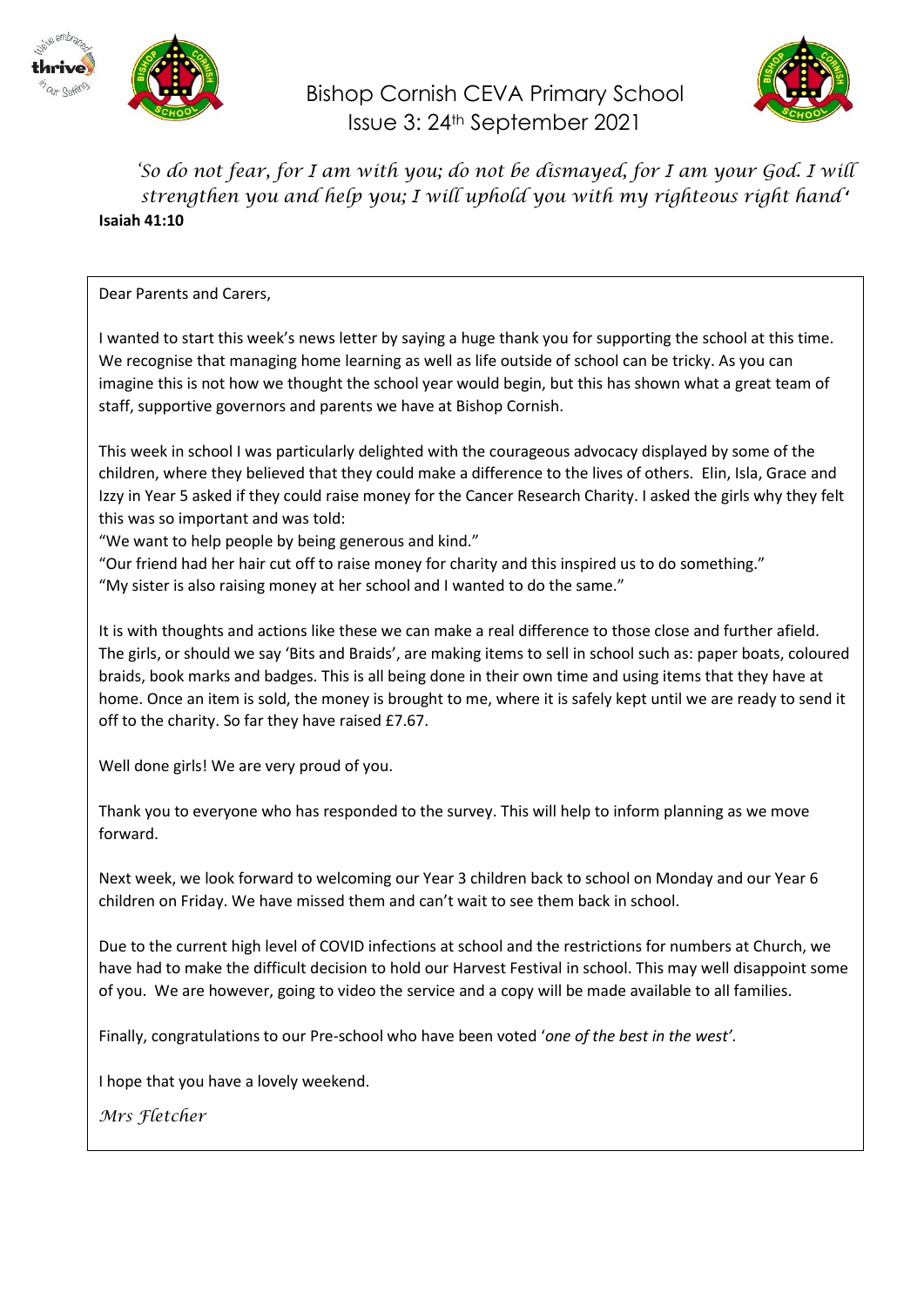## **Next week the children in:**

Reception will be making their own super veggies as we learn about the story of 'Supertato'. We may even have to trap an evil pea!

Year 1 will be finding out about their senses, writing letters to the zoo and working out one more and one less. They will also be thinking about how Christians show they love God.

Year 2 will be writing their magical adventures taking inspiration from 'The Magic Bed' and working hard to solve some tricky addition and subtraction puzzles in maths. In Science they will be discovering facts about different world habitats and how these compare to their local environment.

Year 3 will reunite as a class and get to start planning and writing our Stone Age boy stories and doing some fun topic and science work.

Year 4 will be experimenting to see how sound can travel and carrying out more exciting experiments in our science.

Year 5 will be getting to grips with the formal methods of addition, subtraction, multiplication and division. They will also become scientists investigating plants and living things.

Year 6 will be putting filming on hold due to casting issues! However, in the meantime, they will be stepping in the footsteps of one of history's iconic artists … Hans Holbein and discovering his talents of portraiture … and deception.

The Deanery of East Wivelshire is about to undertake a deanery planning process called On The Way. It is a deanery focused activity to look at how we best offer ourselves in service to our communities, show Christian love to all and support people in their relationship to Christ. We have asked schools to share a survey link with parents to gather as many views as possible which can feed into the process. The link to the survey itself is <https://www.surveymonkey.co.uk/r/OTWEW>

### **Achievement Awards this week go to:**

Elliot in Reception for showing what a superstar he is. He has tried really hard this week to listen, think about sharing and being helpful and has shown how fantastic he is.

William in Year 1 for being such a caring member of the class. He was also really proud of his writing this week and had a big beaming smile. William looks after others and always listens really carefully.

Eliza in Year 2 for consistently working hard in all subjects and being a fantastic role model showing kindness to all her classmates.

Finley in Year 3 for his fantastic maths and receiving his number bonds award.

Tate in Year 4 who has had an amazing week with his learning. He has worked extremely hard in all lessons, especially in his maths learning this week. Tate has also taken great care in presenting his work neatly and trying his best at all times.

Evie in Year 5 who has been a fabulous role model to others. Well done Evie!

Poppy M in Year 6 for being such a kind, caring classmate. Really helpful to everyone in class. Thank you Poppy

### **IMPORTANT DATES FOR THE AUTUMN TERM**

**2 nd October** – St Stephen's Church Fair 10am – Midday **6 th October** – RNLI visit Reception Class **8 th October** – Harvest Festival **12th October** – Police visit Reception Class **13th October** – NSPCC visit (Speak Out Stay Safe programme) **14th October** – Fire Service visit Reception Class **20th October** – Nasal Flu immunisations (all children) **25-29th October** – Half Term



*Well done Izzy! Player of the Match!*

BBQ ICE CREAM LIVE MUSIC and much more

FAMILY FUN DAY REDEEMER SALTASH  $25<sup>th</sup>$  September 2pm – 4pm The Core, Church Road, Saltash